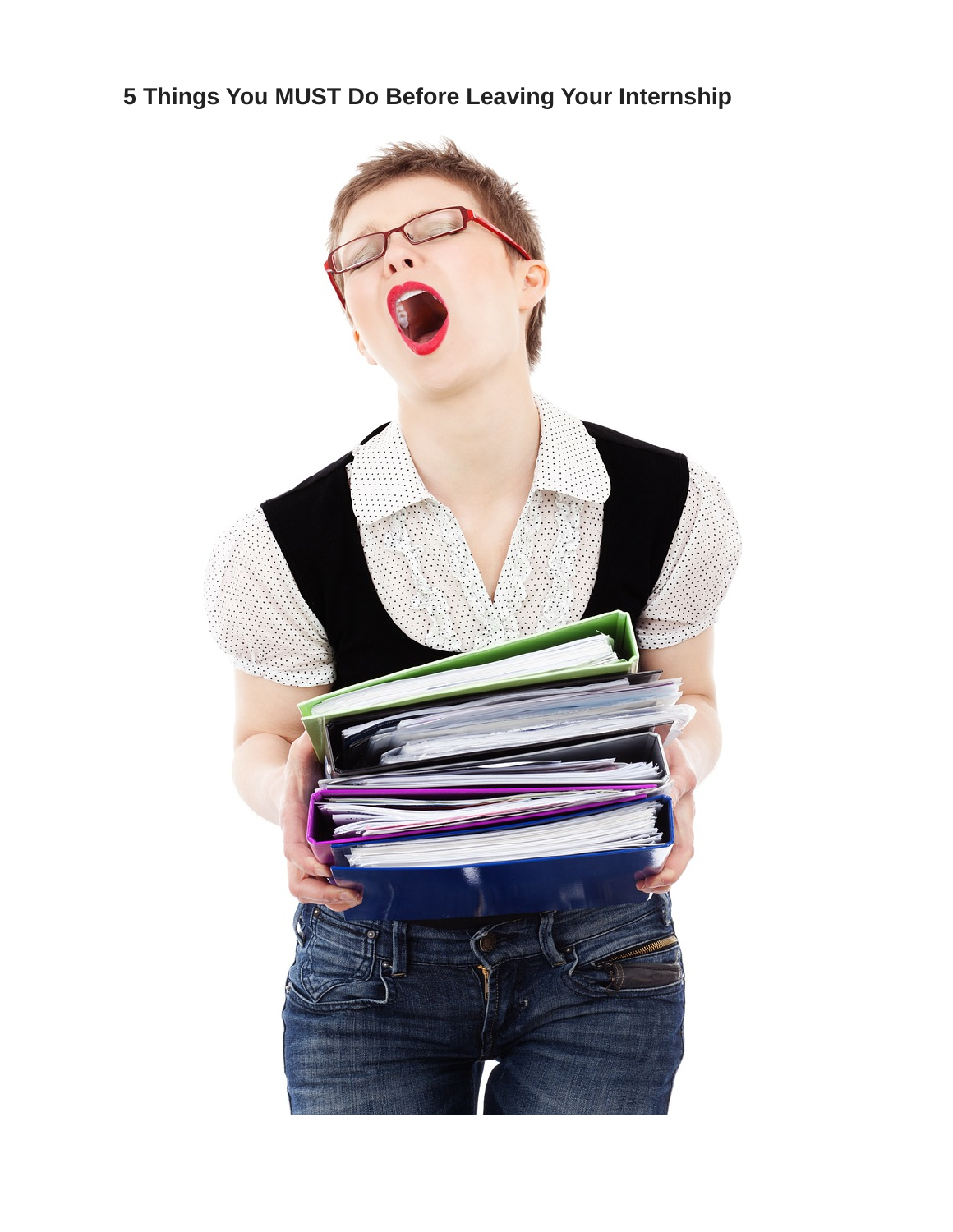You may want to leave the company so much and feel like it is distressed to know you are going to leave soon; or the other way, you hope to stay in the company longer because of the good time you had over there. No matter how you feel about your internship, you should always remember to leave the professionally even if you thought you would never want to return. It all says about you yourself, and the way you take your internship.

### **1. Hand-write thank you notes**

Writing thank you notes is an incredibly sincere way to delivery your gratitude to them. A hand-written note shows more personally about you, people will more probably more appreciate the notes and remember about you compare to an online message. You may not need to deliver the notes to all the people you work with in the company, but at least the people in your team/department. Even for the colleagues who you had the less interaction you must thank them too.

## **2) Appoint meetings with important people**

Let them know how their teachings give an impact in your life. Show them your appreciation on the opportunity they have given to you throughout the internship. You may ask for their feedback on your professional and personal development so you can continue growing as you return to your university.

### **3) Connect with people you met from other companies**

Most of the time during internship, you will have chances to meet with people from different companies, should they be the client of your company or your company is the client of them. You may send an email to them to inform about your leaving and you hope to stay in touch with them. LinkedIn is a good tool for professional connection. You never know if you need to reach out to them in the future about a certain job or other opportunity.

#### **4) Write about your experience**

When you get back to your school, you may request to get your article published in your school magazine or in career blog. Promote your company as well in helping them for next internship recruitment. Potential future interns will get prepared for their internship with your sharing while the recruiters of your company will thank you for writing an excellent post in details about your experience in their company.

## **5) Set up a Google Alert for the company you worked for**

Continuously receive updates about the comp when you're back at school. Send them greetings whenever they have success. You should do this if you are still passionate about the company, you do not want the people you worked with forget about you. A Google Alert will also notify you when the company is hiring, so you can be the first to apply.